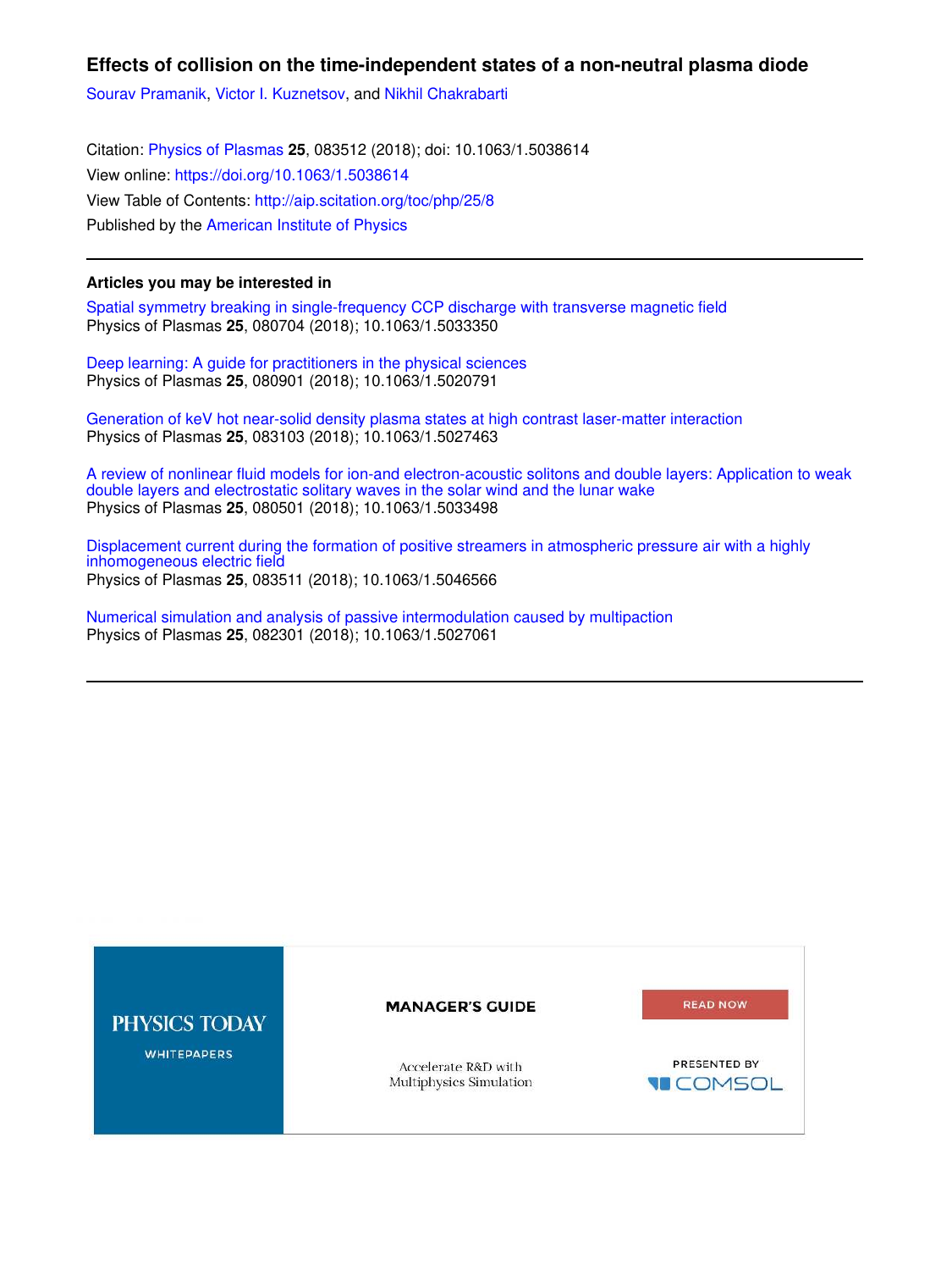

# Effects of collision on the time-independent states of a non-neutral plasma diode

Sourav Pramanik,<sup>1</sup> Victor I. Kuznetsov,<sup>2</sup> and Nikhil Chakrabarti<sup>3</sup>

<sup>1</sup>Department of Applied Mathematics, University of Calcutta, 92-Acharya Prafulla Chandra Road, Kolkata

700 009, India 2 Ioffe Institute, 194021 St. Petersburg, Russia

<sup>3</sup>Saha Institute of Nuclear Physics, 1/AF Bidhannagar, Kolkata 700 064, India

(Received 4 May 2018; accepted 30 July 2018; published online 14 August 2018)

A theoretical investigation is presented on the steady states of a planar plasma diode where static ions uniformly occupy the inter-electrode region. A cold and purely monochromatic electron beam is injected from the emitter plate, and the emitted electrons are carried to the collector plate through the uniform background of stationary ions. It is considered that the electrons suffer collisions with the other particles (with ions or neutral atoms) during its transportation through the inter-electrode gap. The effects of collisions are incorporated through a simplified one-dimensional model. With the help of Lagrangian description of fluid-Maxwell's equations, time-independent states are explored for arbitrary values of the neutralization parameter. Using the emitter electric field as a characteristic parameter, the steady-state solutions are categorized into "Bursian" and "Non-Bursian" branches in "emitter electric field vs diode gap" parametric space. The Non-Bursian solutions are found to be very sensitive to the dissipative term as they only exist for small, non-zero values of the normalized collision-frequency. Published by AIP Publishing. https://doi.org/10.1063/1.5038614

### I. INTRODUCTION

In modern technology, there are so many sophisticated devices, such as  $Q$ -machines, $1^{-3}$  microwave generators, $4$ electronic switches,<sup>5</sup> and particularly Thermionic Energy Converters  $(TIC)^6$  where space charge limited (SCL) current plays an important role to control their operational conditions. In the field of space-research, the new generation of TIC efficiently fulfills the requirement of powerful sources which can produce electrical power of the order of 100 kW to 10 MW within the realistic size. TIC converts heat energy into electricity. When a cathode is heated to a high temperature  $(>1800 \text{ K})$ , it emits energetic electrons. The emitted electrons are carried through a small electrode gap to be collected by a cooler anode surface. Generally, a TIC operates in a collisionless (Knudsen) regime with surface ionization. Theoretical analysis<sup>6</sup> suggests that with an emitter temperature of 2600 K, the TIC can achieve the specific power as high as 50 W/cm<sup>2</sup> and the efficiency close to  $\sim$ 30%, when the collector temperature is kept around 1500 K. In practice, a binary Cs-Ba filling is used to achieve this limit.

In a realistic scenario, dissipative sources such as collision are inevitable, and this kind of dissipative sources can strongly influence the space charge limited flow, modifying the optimum operational conditions of plasma diode based instruments. In TIC, cesium atoms are used to create ions which neutralize the negative space charge of electrons near the emitter, and in this way, a strong increase in the electron current is ensured. The maximum specific power of the converter is achieved at the cesium pressure which corresponds to the transition regime between the collisionless (Knudsen) and the collisional states.<sup>7</sup> Therefore, it is necessary to study the influences of electron collisions on the operating mode of the TIC.

Besides, strong nonlinear oscillations of the electron current are observed in the Knudsen regime of the TIC. $8.9$ The Bursian-Pierce instability plays a dominant role for the existence of these oscillations.<sup> $10-12$ </sup> This instability is particularly developed in the plasma diode when the electrons are emitted with a very small velocity spread. If the velocity distribution function of the emitted electrons differs strikingly from the beam-like one, the instability cannot develop. The nonlinear oscillations in the Knudsen TIC are quenched when the electron scattering is reasonably strong or there is a magnetic field which is transverse to the electron trajectories.<sup>8,9</sup> Earlier, Ioffe Institute proposed an application where TIC can be used for alternate current generation (see, e.g., Ref. 13). The related mechanism is based on the development of diode instability for which electron current is cutoff for some specific values of relevant parameters. However, the operation of this proposed AC-current generator was considered in the Knudsen regime when the electrons flow through the diode with a small velocity spread. But in a realistic situation, it is very important to take into account the effects of the two crucial factors (transverse magnetic field and electron-scattering) on the excitation of instability in plasma diodes. Previously, we had studied the effect of the transverse magnetic field on the plasma diode states and their stability features.<sup>14–17</sup> It was shown in Ref. 18 that the physical dynamics of a TIC can be successfully modeled by means of the Pierce-like diode in which injected electrons have the beam-like velocity distribution. Here, in our analytic investigation, we replicate a TIC by a planar model of the Piercelike plasma diode and investigate the effects of the electron collision on the steady-state characteristics.

Pierce diode is a non-neutral plasma diode where a beam of monoenergetic electrons is transported through the background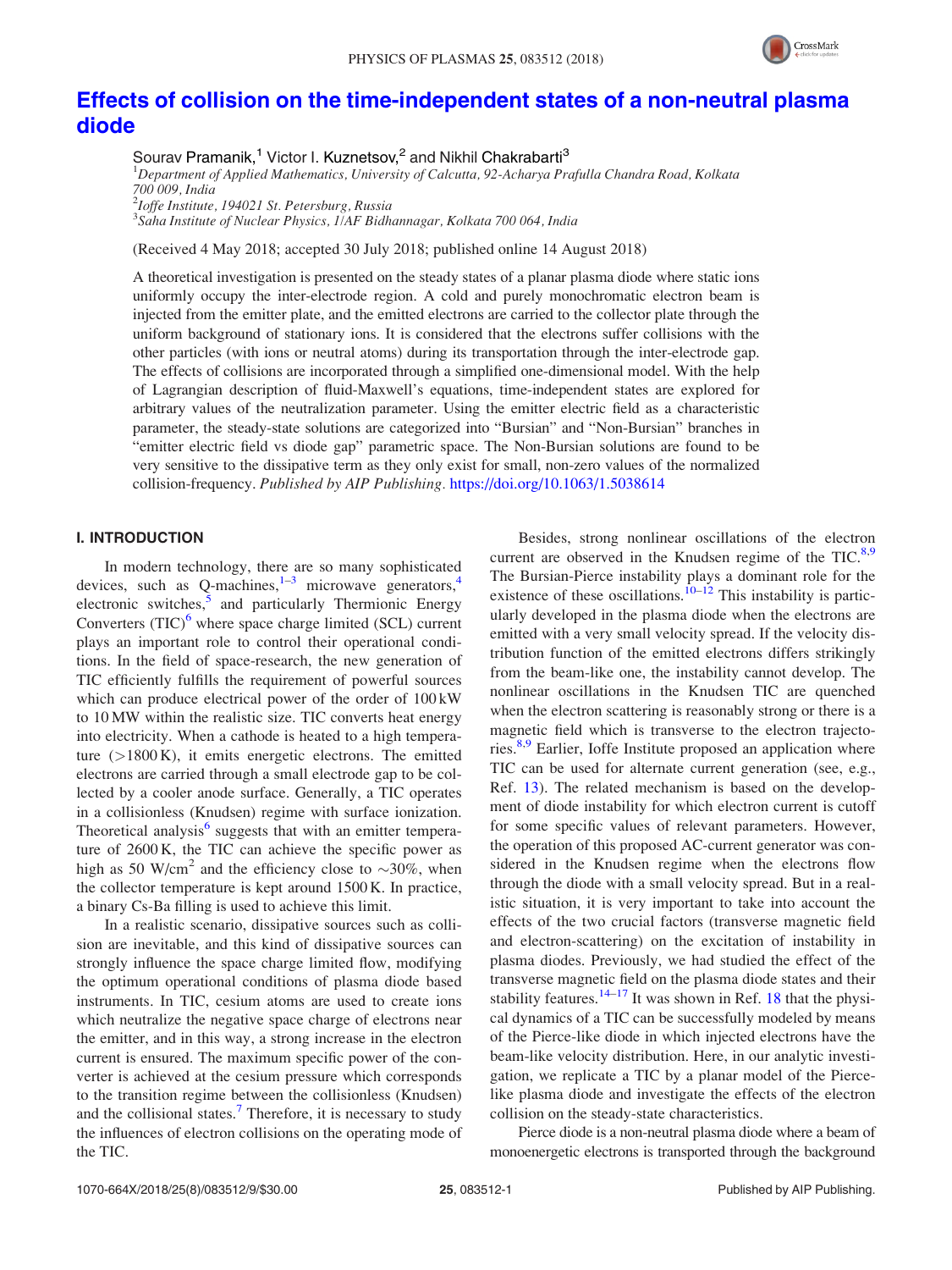of uniformly distributed immobile ions. It was Pierce who studied such kind of system first theoretically<sup>12</sup> and found that a limiting value of the steady-state current exists beyond which current density falls substantially due to the generation of an aperiodic instability (Pierce Instability).<sup>12,19,20</sup> The term "Pierce" was first introduced by Kuhn<sup>21</sup> for this kind of diodes. The stationary states of Pierce diode (collisionless) is generally represented through the "emitter field strength vs diode gap" diagram.<sup>22</sup> It is observed that they can be divided into two major parts: Bursian and non-Bursian family of solutions. The general features of Bursian family are similar to the solutions of Bursian diodes. The non-Bursian solutions in the Pierce diode arise because of wavy potential distributions  $(PDs)$ <sup>22,23</sup>

For a given applied voltage between the electrodes, the Bursian curves in "emitter field strength-diode gap" parametric plane contain two bifurcation points. The right bifurcation points are called SCL-point (space charge limit), and it signifies the state with the maximum diode current. Each curve ends at "zero-point" (for purely monoenergetic beam), and it corresponds to the situation when the longitudinal electron velocity vanishes due to the formation of a strong potential barrier (virtual cathode). Beyond this point, there is no steady state as all the electrons are reflected back to the emitter end.<sup>24,25</sup>

As the electrons are injected by the emitter, they travel through the inter-electrode gap to reach the collector. On their path, they may suffer collisions with ions and other neutral atoms. Previously, an analytical theory for the space charge limited flow in a vacuum diode (Bursian diode) $<sup>11</sup>$  was</sup> developed by Akimov and Schamel to incorporate the effects of collision.<sup>26</sup> They presented the improved SCL characteristics by using one-dimensional cold fluid equations where the collisional effect was treated by a rather simple model (Drudes model). The effect of collision was modeled by a friction parameter  $\nu$ , which was assumed to be constant. Although such a one-dimensional model is rather a simplified approximation to describe the actual process of electron scattering, utilizing this model we can check qualitatively how collision alters the time-independent states of the plasma diode. We have to keep in mind that such a model is valid more or less for the case when the collisional frequency is less than the electron beam frequency or it is of the order of the electron beam frequency. In this present work, we employ a similar kind of analytical approach to study the time-independent solutions of a generalized Pierce diode<sup>22</sup> in the presence of collisional effects. A comprehensive analysis reveals that the presence of collisional drag can cause the disappearance of the non-Bursian branches.

The article is organized as follows: Section  $\Pi$  presents the electron dynamics in the presence of the self-consistent electric field. In Sec. III, the analytical solutions are derived for the steady states with the help of Lagrangian description and their properties are investigated. In Sec. IV, the results obtained are briefly summarized.

#### II. TREATMENT OF THE PROBLEM AND DIMENSIONLESS VARIABLES

We assume that two infinite planar electrodes are placed at a distance  $d$  from each other. A potential difference  $U$  is applied across them. The z-axis is perpendicular to the emitter surface  $(z = 0)$ . A non-relativistic and mono-energetic electron beam enters from the emitter with the density  $n_b$  and injection velocity  $v<sub>b</sub>$  perpendicularly to the emitter surface. They are collected either at the collector or at the emitter when they are turned around by the virtual cathode. The electric field E can be calculated from the scalar potential  $\varphi$ which depends on the *z* coordinate only.

We also assume that the diode region is uniformly occupied by the infinitely massive ions of constant density  $n_i$ . The ions are assumed to be immobile. A practical situation where ions do not participate in the diode dynamics can be created when ions are injected perpendicularly to the direction of electron emission. $^{22}$  If their velocities are large enough, they will leave the diode region without any considerable change in their density distribution providing a homogeneous ion distribution in the background. The ion background is taken into account through the dimensionless neutralization parameter

$$
\gamma = n_i/n_b. \tag{1}
$$

We should note that  $\gamma$  can take any arbitrary physical value and the situation of charge neutralization ( $\gamma = 1$ ) is merely a situation among many possible options. We refer such a device as the Pierce diode,<sup>12</sup> whereas, for the Bursian diode, the neutralization factor  $\gamma$  is zero (i.e., ions are totally absent). $^{11}$ 

In 1D, the time-independent states of a collisionless Pierce diode are governed by the continuity, momentum, and the Poisson's equations

$$
\frac{d}{dz}(nv_z) = 0, \quad v_z \frac{dv_z}{dz} = -\frac{e}{m}E, \quad E = -\frac{d\varphi}{dz},
$$
\n
$$
\frac{dE}{dz} = -\frac{e}{\epsilon_0}(n - \gamma n_b).
$$
\n(2)

To express all relevant variables in terms of dimensionless quantities, we introduce energy and length units which are the kinetic energy of electrons at the emitter  $W_b$  and the beam Debye length  $\lambda_D$ , respectively,<sup>24,27</sup>

$$
\lambda_D = \left[\frac{2\epsilon_0 W_b}{e^2 n_b}\right]^{1/2} \approx 0.3238 \times 10^{-2} \frac{V_b^{3/4}}{j_b^{1/2}} [\text{cm}],
$$
  

$$
W_b = m v_b^2 / 2.
$$
 (3)

Here, the current density  $j_b = en_bv_b$  and accelerating voltage  $V_b = W_b/e = mv_b^2/(2e)$  of the injected beam are taken in Amperes per square cm and Volts, respectively; the symbols  $e$  and  $m$  represent the electron charge and electron mass; the free-space permittivity  $\epsilon_0 = 8.854 \times 10^{-12} \text{C}^2/\text{Nm}^2$ .

The dimensionless coordinate, time, velocity, potential, and electric field strength are introduced as  $\zeta = z/\lambda_D$ ,  $t = t\omega_b$ ,  $u = v_z/\sqrt{2W_b/m}, \eta = e\varphi/(2W_b), \varepsilon = eE\lambda_D/(2W_b)$ , where  $\omega_b = \left[ e^2 n_b / (m \epsilon_0) \right]^{1/2}$  is the characteristic frequency. The dimensionless inter-electrode gap and voltage between the collector and emitter are denoted via  $\delta$  and V, respectively.

In the steady-state condition, the presence of collisions can be incorporated in the momentum equation by a dissipative term which is proportional to the electron velocity.<sup>26</sup>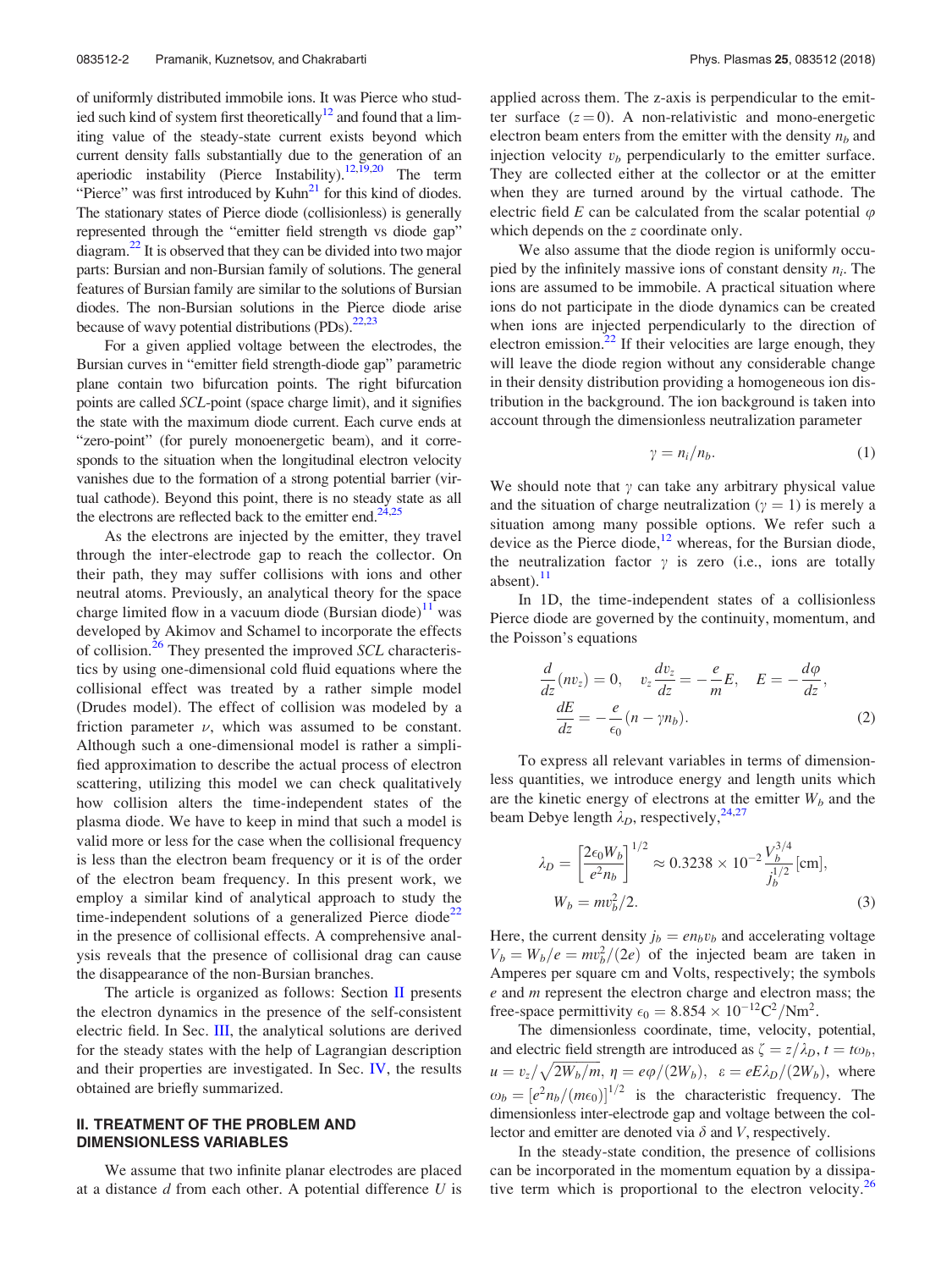Therefore, our basic governing equations can be expressed in dimensionless form as

$$
\frac{d}{d\zeta}(nu) = 0, \quad u\frac{du}{d\zeta} = -\varepsilon - \nu u, \quad \varepsilon = -\frac{d\eta}{d\zeta}, \quad \frac{d\varepsilon}{d\zeta} = -n + \gamma.
$$
\n(4)

The coefficient  $\nu$  is defined as  $\nu = \langle \nu \rangle / \omega_b$ , where  $\langle \nu \rangle$ denotes the average "collisional frequency," and it is defined as  $\langle \nu \rangle = \langle \nu \rangle / \langle \lambda \rangle$ . Note that it has the dimension of "Time<sup>-1</sup>." Here, the parameter  $\langle \lambda \rangle$  is the mean free path of electrons, and  $\langle v \rangle$  characterizes the velocity spread due to collision process. For our model, we can write  $\langle v \rangle = u_b \langle \lambda \rangle / \lambda_D \sim u_b /$  $(\lambda_D \sigma n_b)$ , with  $\sigma$  being the collision scattering cross section.

To be realistic, we can treat a plasma diode collisionless as long as the characteristic Debye length  $(\lambda_D)$  is much less than the average mean free path of the electrons, i.e.,  $\lambda_D$  $\ll \bar{\lambda}$  (say,  $\bar{\lambda} = \langle \lambda \rangle$ ). Equivalently, we can say that for a collisionless plasma diode, beam characteristic frequency  $(\omega_b)$  is larger than the collisional frequency  $(\langle \nu \rangle)$ , i.e.,  $\omega_b \gg \langle \nu \rangle$ . The effect of collision starts to dominate the picture when  $\omega_b \sim \langle \nu \rangle$ . For analytical purpose, it is safe to assume  $\nu$  to be constant as long as  $\nu \leq 1^{26}$  The boundary conditions at the emitter to be used are density  $n(\zeta = 0) = 1$ , velocity  $u(\zeta = 0) = 1$ , electric potential  $\eta(\zeta = 0) = 0$ , and electric field  $\varepsilon(\zeta = 0) = \varepsilon_0$ . The emitter electric field  $\varepsilon_0$  will be used as a variable parameter for our following analysis. The boundary condition at the collector is  $\eta(\zeta = \delta) = V$ .

We should note that in the absence of collision ( $\nu = 0$ ), the second and third equations of Eq. (4) yield the energy conservation

$$
\frac{1}{2}u^2 - \eta = \frac{1}{2}.
$$
 (5)

In the absence of collision, it follows from this equation that the PDs  $\eta(\zeta)$  should be confined within a region limited by a straight line  $p(\zeta; \Omega)$ 

$$
\eta(\zeta) \ge p(\zeta; \gamma) \equiv \eta_c,\tag{6}
$$

where  $\eta_c = -1/2$  for conservative case. Interestingly, this condition does not depend on the ion background. But in the presence of dissipative source like collision, the conservation of energy does not hold and the value of  $\eta_c$  differs from the conservative case.

#### III. FEATURES OF STEADY STATE: LAGRANGIAN **DESCRIPTION**

To solve the non-linear equations  $(5)$ , we introduce the Lagrangian coordinate  $\tau$  and the Lagrange transformation

$$
\zeta = \int_0^{\tau} u(\tau') d\tau'.
$$

Thus,  $ud/d\zeta = d/d\tau$ . Then, Eq. (5) takes the form

$$
\frac{d}{d\tau}(nu) = 0, \quad \frac{du}{d\tau} = -\varepsilon - \nu u, \quad \frac{d\eta}{d\tau} = -u\varepsilon, \quad \frac{d\varepsilon}{d\tau} = -1 + \gamma u.
$$
\n(7)

Combining Eq. (7), we can have

$$
\frac{d^2u}{d\tau^2} + \nu \frac{du}{d\tau} + \gamma u = 1.
$$
 (8)

The relevant initial conditions are

$$
u(0) = 1, \quad \frac{d}{d\tau}u(0) = -\varepsilon_0 - \nu. \tag{9}
$$

Using these initial conditions, we integrate Eq. (8) and find the velocity  $u$  in terms of the Lagrangian coordinate. Then, integrating it we can calculate the position of an electron. For  $\nu < 2\sqrt{\gamma}$ , we obtain

$$
u(\tau) = \frac{1}{\gamma} - \frac{1}{\gamma} \left\{ (1 - \gamma) \cos(\beta \tau) + \frac{1}{\beta} \left[ (\gamma \varepsilon_0 + \nu) - \frac{\nu}{2} (1 - \gamma) \right] \right\}
$$
  
\n
$$
\times \sin(\beta \tau) \left\} \exp\left(-\frac{\nu}{2} \tau\right),
$$
  
\n
$$
\zeta(\tau) = \frac{1}{\gamma} \tau - \frac{1}{\gamma^2} (\gamma \varepsilon_0 + \nu) + \frac{1}{\gamma^2} \exp\left(-\frac{\nu}{2} \tau\right)
$$
  
\n
$$
\times \left\{ (\gamma \varepsilon_0 + \nu) \cos(\beta \tau) + \frac{1}{\beta} \left[ \frac{\nu}{2} (\gamma \varepsilon_0 + \nu) - \gamma (1 - \gamma) \right] \right\}
$$
  
\n
$$
\times \sin(\beta \tau) \left\}.
$$
 (10)

On the other hand, for  $\nu > 2\sqrt{\gamma}$ , the functions  $u(\tau)$  and  $\zeta(\tau)$ read

$$
u(\tau) = \frac{1}{\gamma} + \frac{1}{\alpha \gamma} \left[ (\gamma \varepsilon_0 + \nu) - \frac{1}{2} (1 - \gamma) (\nu + \alpha) \right] \exp\left( -\frac{\nu + \alpha}{2} \tau \right)
$$
  

$$
- \frac{1}{\alpha \gamma} \left[ (\gamma \varepsilon_0 + \nu) - \frac{1}{2} (1 - \gamma) (\nu - \alpha) \right] \exp\left( -\frac{\nu - \alpha}{2} \tau \right),
$$
  

$$
\zeta(\tau) = \frac{1}{\gamma} \tau - \frac{1}{\gamma^2} (\gamma \varepsilon_0 + \nu) - \frac{1}{\alpha \gamma^2} \left[ \frac{1}{2} (\nu - \alpha) (\gamma \varepsilon_0 + \nu) - \gamma (1 - \gamma) \right]
$$
  

$$
\times \exp\left( -\frac{\nu + \alpha}{2} \tau \right) + \frac{1}{\alpha \gamma^2} \left[ \frac{1}{2} (\nu + \alpha) (\gamma \varepsilon_0 + \nu) - \gamma (1 - \gamma) \right]
$$
  

$$
\times \exp\left( -\frac{\nu - \alpha}{2} \tau \right).
$$
 (11)

Here, we introduce two parameters which are effective "frequency"  $\beta$  and  $\alpha$ 

$$
\beta = \sqrt{\gamma - \nu^2/4}, \quad \alpha = \sqrt{\nu^2 - 4\gamma}.
$$
 (12)

Now the fourth equation of Eq. (7) gives the electric field in terms of the Lagrangian variable:  $\varepsilon(\tau) = \varepsilon_0 - \tau + \gamma \zeta(\tau)$ . At last, from the relation  $d\eta/d\tau = -u\epsilon$ , we obtain for the potential

$$
\eta(\tau) = -\varepsilon_0 \zeta(\tau) - \frac{1}{2} \gamma \zeta^2(\tau) + \int_0^{\tau} t u(t) dt
$$

$$
= -\frac{1}{2} \gamma \zeta^2(\tau) + (\tau - \varepsilon_0) \zeta(\tau) - \int_0^{\tau} \zeta(t) dt. \tag{13}
$$

At the collector position  $[\tau = T, \zeta(T) = \delta, \eta(\delta) = V]$ , we have

$$
V = -\frac{1}{2}\gamma\delta^2 + (T - \varepsilon_0)\delta - \int_0^T \zeta(t, \varepsilon_0)dt, \quad \delta = \zeta(T, \varepsilon_0). \quad (14)
$$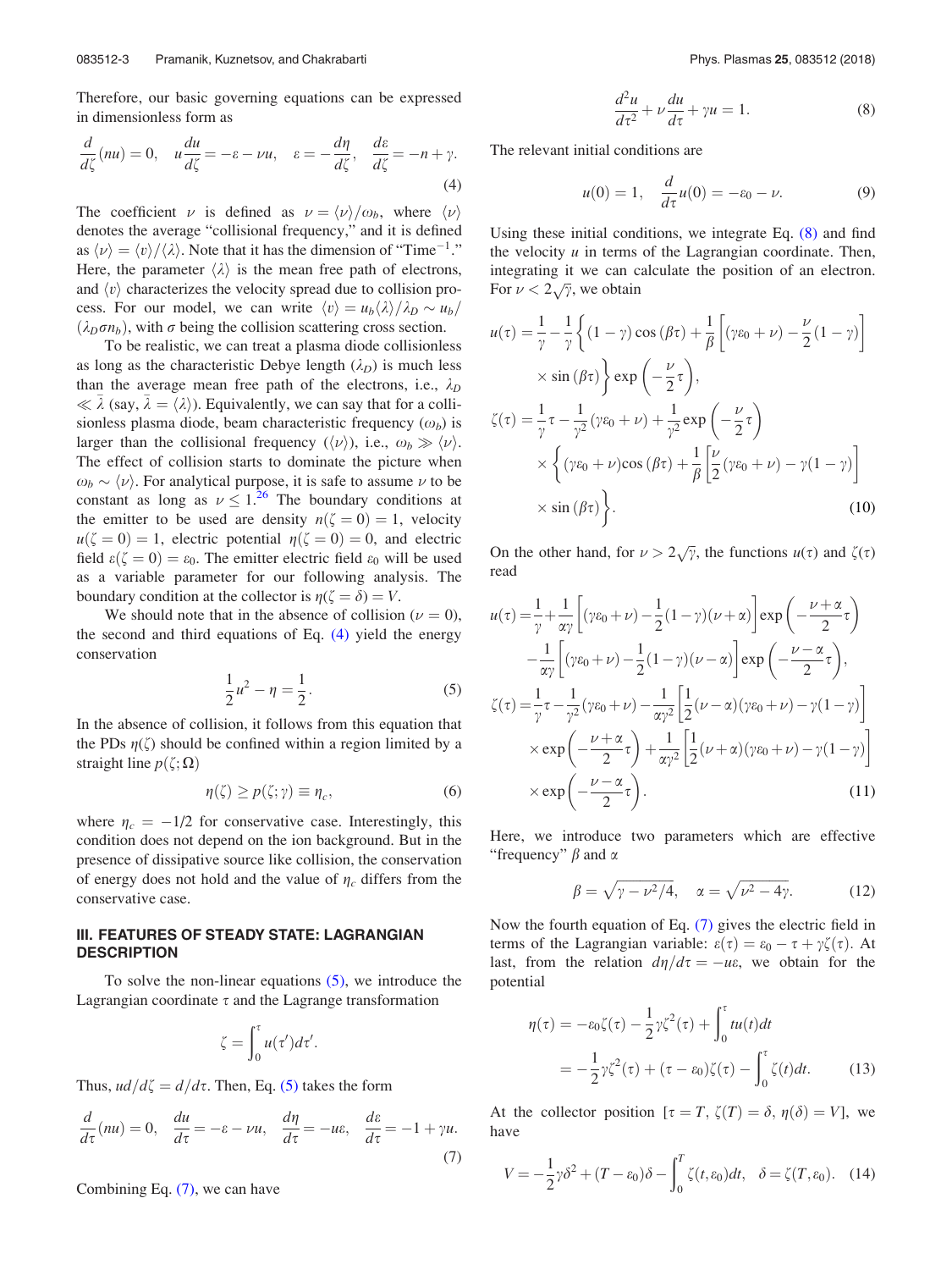Here,  $T$  is the time-of-flight of an electron between the electrodes and the function  $\zeta(\tau)$  is determined from Eq. (10) or (11). Note that in the limit  $\nu \to 0$ , the formula (10) coincide totally with Eq. (41) in Ref. 22.

Using Eqs.  $(10)$ – $(13)$ , we can calculate the electron velocity, the density profile, the electric field, and the potential within the inter-electrode space. For particular values of  $\gamma$ ,  $\nu$ , and  $\varepsilon_0$ , we can determine the profiles of relevant quantities by gradually increasing  $\tau$  up to the moment ( $\tau = T$ ) when the potential  $\eta$  [Eq. (13)] takes the value equal to the collector potential V. As a result, we find the value of the inter-electrode gap  $\delta$ , as well as the time T when an electron arrives at the collector surface.

Figure 1 demonstrates the corresponding profiles of the potential  $\eta(\zeta)$  [Figs. 1(a) and 1(b)] and the velocity  $u(\zeta)$ [Figs.  $1(c)$  and  $1(d)$ ] of the electrons within the interelectrode region for both positive and negative values of  $\varepsilon_0$ 

with  $\gamma = 1.1$ . The potential profile shows a wavy nature for  $\nu$  $= 0$  and relatively small values of  $\nu$ . With increasing  $\nu$ , the wavy nature of the potential profile is gradually lost. From the velocity profile, it is observed that, for a fixed value of  $\gamma$ , the velocity curves contain several minima. However, for some particular values of the  $\nu$ , the minimum value of the velocity reaches to zero. The state corresponding to this situation is called "zero-point." In Figs.  $1(e)$  and  $1(f)$ , the velocity and potential plots are shown for a zero-point state. The "zero-point" state appears when the kinetic energy of the emitted electron becomes zero at some position within the inter-electrode region.

The formation of potential minima within the diode region acts as a potential barrier to the emitted electrons. As long as the kinetic energy of the emitted electrons is greater than the height of the potential minima, electrons can cross the potential barrier and reach the collector end. Suppose the



FIG. 1. (a) and (b) display potential distribution and (c) and (d) display electron velocity profile within the inter-electrode space drawn for  $\gamma = 1.1$  and various values of v: (1)  $\nu = 0$ , (2) 0.05, (3) 0.1, (4) 0.2, (5) 0.3. (a) and (c):  $\varepsilon_0 = 0.5$ , (b) and (d):  $\varepsilon_0 = -0.5$ . (e) and (f) respectively show the velocity and potential distribution for a "zero-point" state:  $\gamma = 1.1$ ,  $\varepsilon_0 = 0.85$  and  $\nu = 0.6$ . Dashed line in (f) corresponds to  $\eta = \eta_c = -0.34$ .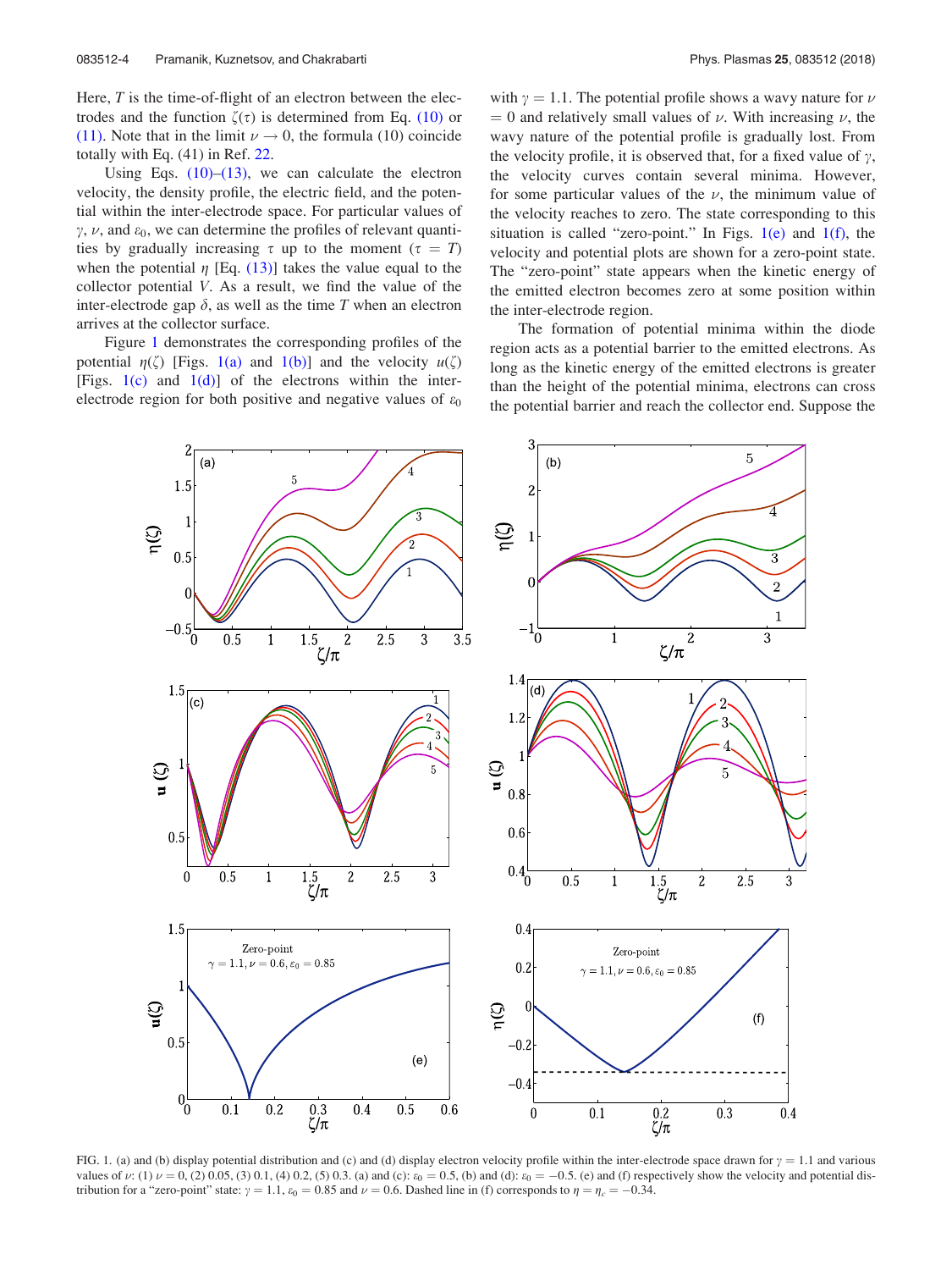kinetic energy of the emitted electrons is completely exhausted and electron velocity vanishes, when the minimum value of the potential reaches a critical value  $\eta_c$  at some point. In this condition, the potential barrier is now strong enough to block the electron flow. In the absence of collision,  $\eta_c = -1/2$ , i.e., the height of the potential barrier becomes equal to the kinetic energy of the injected beam [see Eq. (6)] and the velocity of the electron becomes zero at the position of the virtual cathode (potential minimum). However, in the presence of collision, the system is non-conservative. The emitted electrons suffer a dragging effect due to collision with the ions and other neutral atoms as they move towards the collector. As a result, the kinetic energy is dissipated along their paths. Evidently, for the collisional effect, "zero-point" state occurs at a lower value of the potential barrier than the conservative one (i.e.,  $|\eta_c|$  < 0.5). If the emitted electron beam is purely monoenergetic, i.e., all electrons are emitted with the same velocity, all of them are reflected back to the emitter when the minimum value of the potential reaches the value  $\eta_c$ . To the right of the position of the zero velocity, there are no electrons. So, the electron density to the right of this point is zero and hence the diode current becomes zero. Beyond this limit, no steady state exists, and thus zero-point serves as the boundary of our analysis. However, if there is a small spread in the velocity distribution function of the emitted electron beam, a small portion of the emitted electrons (with the velocity little higher than  $v_b$ ) can overcome the potential barrier and reach the collector producing very small amount of current. This is the case of partial electron reflection which arises because of the nonmonochromatic nature of the emitted electron beam. Figures  $2(a)$  and  $2(b)$  display the velocity and potential plots corresponding to a number of "zero-point" states for  $\gamma = 1.1$ .

Let us consider the zero velocity occurs at the point  $\zeta$  $\epsilon_0 = \zeta_0$  for emitter electric field strength  $\varepsilon_0 = \varepsilon_{0,0}$ , and the corresponding value of  $\tau$  is  $\tau_0$ , i.e.,  $\zeta(\tau = \tau_0) = \zeta_0$ . The condition for "zero-point" states can be obtained from the following relations:  $u(\tau = \tau_0) = 0$  and  $du/d\tau(\tau = \tau_0) = 0$ . For the case  $\nu < 2\sqrt{\gamma}$ , these two conditions give us the following relations:

$$
(1 - \gamma)\cos(\beta\tau_0) + \frac{1}{\beta} \left[ (\gamma\varepsilon_0 + \nu) - \frac{\nu}{2} (1 - \gamma) \right] \sin(\beta\tau_0)
$$
  

$$
= \exp\left(\frac{\nu}{2}\tau_0\right),
$$
  

$$
(\varepsilon_0 + \nu)\cos(\beta\tau_0) - \frac{1}{\beta} \left[ \frac{\nu}{2} (\varepsilon_0 + \nu) + 1 - \gamma \right] \sin(\beta\tau_0) = 0.
$$
 (15)

Equation (15) provides

$$
\cos\left(\beta\tau_0\right) = \frac{\frac{\nu}{2}\left(\epsilon_0 + \nu\right) + 1 - \gamma}{D} \exp\left(\frac{\nu}{2}\tau_0\right),
$$

$$
\sin\left(\beta\tau_0\right) = \frac{\beta(\epsilon_0 + \nu)}{D} \exp\left(\frac{\nu}{2}\tau_0\right),
$$

$$
D = (\epsilon_0 + \nu)(\gamma\epsilon_0 + \nu) + (1 - \gamma)^2 > 0. \tag{16}
$$

Equation (16) allows us to find  $\tau_0$  as a function on  $\varepsilon_0$ . Depending on the values of  $\gamma$ , the function  $\tau_0(\gamma, \nu)$  takes the form for  $\varepsilon_0 > -\nu$ 



FIG. 2. Velocity profile (a) and potential profile (b) for the situation when electron velocity vanishes for the first time (zero-point). Dashed lines in (b) correspond to relevant values of  $\eta_c$ . Curves:  $1(\nu = 0, \varepsilon_0 = 0.95; \eta_c = -0.5)$ ,  $2(\nu = 0.25, \varepsilon_0 = 0.904; \eta_c = -0.42), \quad 3(\nu = 0.5, \varepsilon_0 = 0.864; \eta_c = -0.36),$  $4(\nu = 0.75, \varepsilon_0 = 0.83; \eta_c = -0.31), \quad 5(\nu = 1, \varepsilon_0 = 0.796; \eta_c = -0.273);$  $v = 1.1.$ 

$$
\beta^{-1} \arctan\left\{\beta(\varepsilon_0 + \nu) / \left[\frac{\nu}{2}(\varepsilon_0 + \nu) + 1 - \gamma\right]\right\},\
$$
  
\n
$$
if \ \gamma < 1 + (\nu/2)(\varepsilon_0 + \nu),
$$
  
\n
$$
\beta^{-1} \left(\pi - \arctan\left\{\beta(\varepsilon_0 + \nu) / \left|\frac{\nu}{2}(\varepsilon_0 + \nu) + 1 - \gamma\right|\right\}\right),\
$$
  
\n
$$
if \ \gamma > 1 + (\nu/2)(\varepsilon_0 + \nu).
$$
\n(17)

On the other hand, for  $\varepsilon_0 < -\nu$  the function  $\tau_0(\gamma, \nu)$  becomes

$$
\beta^{-1}\left(\pi + \arctan\left\{\beta|\varepsilon_0 + \nu\right| / \left|\frac{\nu}{2}(\varepsilon_0 + \nu) + 1 - \gamma\right|\right\}\right),
$$
  
\n
$$
\text{if } \gamma > 1 + (\nu/2)(\varepsilon_0 + \nu),
$$
  
\n
$$
\beta^{-1}\left(2\pi - \arctan\left\{\beta|\varepsilon_0 + \nu| / \left[\frac{\nu}{2}(\varepsilon_0 + \nu) + 1 - \gamma\right]\right\}\right),
$$
  
\n
$$
\text{if } \gamma < 1 + (\nu/2)(\varepsilon_0 + \nu).
$$
\n(18)

The value of  $\varepsilon_{0,0}$  can be calculated by utilizing the 2nd equation of Eq. (15) where the corresponding form of  $\tau_0(\gamma, \nu)$  is determined by Eq.  $(17)$  or  $(18)$ .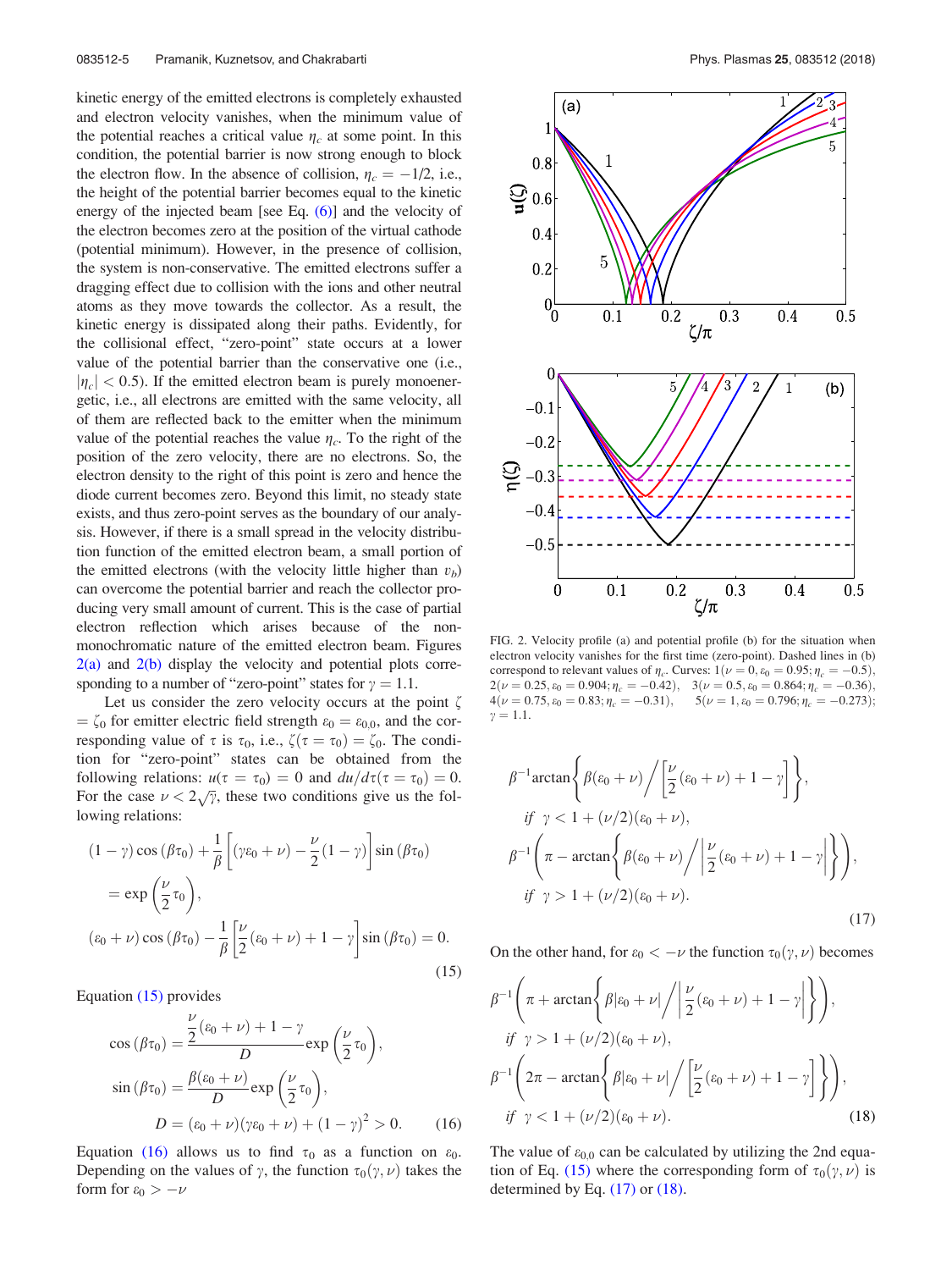For the case  $\nu > 2\sqrt{\gamma}$ , the conditions for zero-point states lead us to the following equations:

$$
\left[ (\gamma \varepsilon_0 + \nu) - \frac{\nu + \alpha}{2} (1 - \gamma) \right] \exp\left( -\frac{\nu + \alpha}{2} \tau_0 \right)
$$

$$
- \left[ (\gamma \varepsilon_0 + \nu) - \frac{\nu - \alpha}{2} (1 - \gamma) \right] \exp\left( -\frac{\nu - \alpha}{2} \tau_0 \right) = -\alpha,
$$

$$
\left[ \frac{\nu + \alpha}{2} (\varepsilon_0 + \nu) + 1 - \gamma \right] \exp\left( -\frac{\nu + \alpha}{2} \tau_0 \right)
$$

$$
- \left[ \frac{\nu - \alpha}{2} (\varepsilon_0 + \nu) + 1 - \gamma \right] \exp\left( -\frac{\nu - \alpha}{2} \tau_0 \right) = 0. \quad (19)
$$

We can obtain the following relations from Eq.  $(19)$ :

$$
\exp\left(-\frac{\nu+\alpha}{2}\tau_0\right) = \frac{(\nu-\alpha)(\epsilon_0+\nu)/2 + 1 - \gamma}{(\gamma\epsilon_0+\nu)(\epsilon_0+\nu) + (1-\gamma)^2},
$$
  
\n
$$
\exp\left(-\frac{\nu-\alpha}{2}\tau_0\right) = \frac{(\nu+\alpha)(\epsilon_0+\nu)/2 + 1 - \gamma}{(\gamma\epsilon_0+\nu)(\epsilon_0+\nu) + (1-\gamma)^2}.
$$
 (20)

Whereas Eq. (20) can provide a relation between  $\tau_0$  and  $\varepsilon_{0,0}$ 

$$
\tau_0 = \frac{2}{\nu + \alpha} \ln \left\{ \frac{(\gamma \varepsilon_{0,0} + \nu)(\varepsilon_{0,0} + \nu) + (1 - \gamma)^2}{(\nu - \alpha)(\varepsilon_{0,0} + \nu)/2 + 1 - \gamma} \right\}.
$$
 (21)

We can determine  $\tau_0(\gamma, \nu)$  and  $\varepsilon_{0,0}$  from Eq. (21) and the first equation of Eq. (19), respectively.

Solving Eqs.  $(15)$ – $(18)$  or  $(19)$  and  $(20)$ , we can find the values of  $\tau_0$  and  $\varepsilon_{0,0}$  for fixed values of  $\gamma$  and  $\nu$ . The variations of emitter electric field strength for zero-point states  $(\varepsilon_{0,0})$ , threshold value of potential minima  $(\eta_c)$ , and the position of zero velocity  $\zeta_0$  are displayed with respect to the dimensionless collision frequency  $(\nu)$  in Figs. 3(a), 3(b), and  $3(c)$  for several  $\gamma$  values.

The time-independent states of Pierce-like diodes are generally visualized through the  $\{\varepsilon_0, \delta\}$  parametric curves.<sup>23,24</sup> For a purely monoenergetic electron beam, each of these curves ends at "zero-point" ( $\varepsilon_{0,0}, \delta_0$ ). The stationary states in  $\{\varepsilon_0, \delta\}$  plane can also be distinguished into Bursian and non-Bursian parts. The Bursian curves are generally gathered around  $0 < \delta/\pi < 1$ . The right boundary of the Bursian curve represents the SCL-point or Space-Charge-Limit, where  $d\delta/d\varepsilon_0 = 0$ . It corresponds to the steady state where the plasma diode can sustain a maximum current density. By varying the values of V, we can generate several Bursian curves of similar general features. When the values of V are changed, the locations of SCL and zero-point of the curve also change.

In the Bursian diode, where the emitted electrons move towards the collector in the absence of positively charged ions in the background, only the Bursian family of solutions appears. The potential profile of the Bursian diode carries single minimum point within the inter-electrode region, and for this reason, only the Bursian family of solutions is observed. $11,14$  But due to the presence of background ions, the potential profile of the Pierce diode is significantly different from the Bursian diode. The spatial potential profile of



FIG. 3. (a) Emitter field strength at zero-points  $(\varepsilon_{0,0})$  vs collision frequency (*v*) for different  $\gamma$ – values; curve: 1 ( $\gamma$  = 0.8), 2 ( $\gamma$  = 1), 3 ( $\gamma$  = 1.2). (b)  $\eta_c$ vs  $\nu$  for different  $\gamma$ -values; curve: 1 ( $\gamma = 0.2$ ), 2 ( $\gamma = 1$ ), 3 ( $\gamma = 1.6$ ). (c) Position of zero-velocity  $\zeta_0$  vs  $\nu$  for different  $\gamma$ -values; curve: 1 ( $\gamma = 0.8$ ), 2  $(\gamma = 1), 3 (\gamma = 1.2).$ 

the Pierce like diode exhibits wavy nature with several local minima and maxima, supporting more than one group of solutions for fixed V. The  $\varepsilon_0 - \delta$ -parametric diagram shows that along with the family of solutions like Bursian ones (located around  $0 < \delta/\pi < 1$ ), a group of solutions exists for other regions of  $\delta$  (around  $1 < \delta/\pi < 3.2$ ) also. Unlike the Bursian diode, steady state solutions also exist for negative values of  $\varepsilon_0$  in the Pierce diode. This new family of solutions is called as the non-Bursian family.<sup>16,22</sup>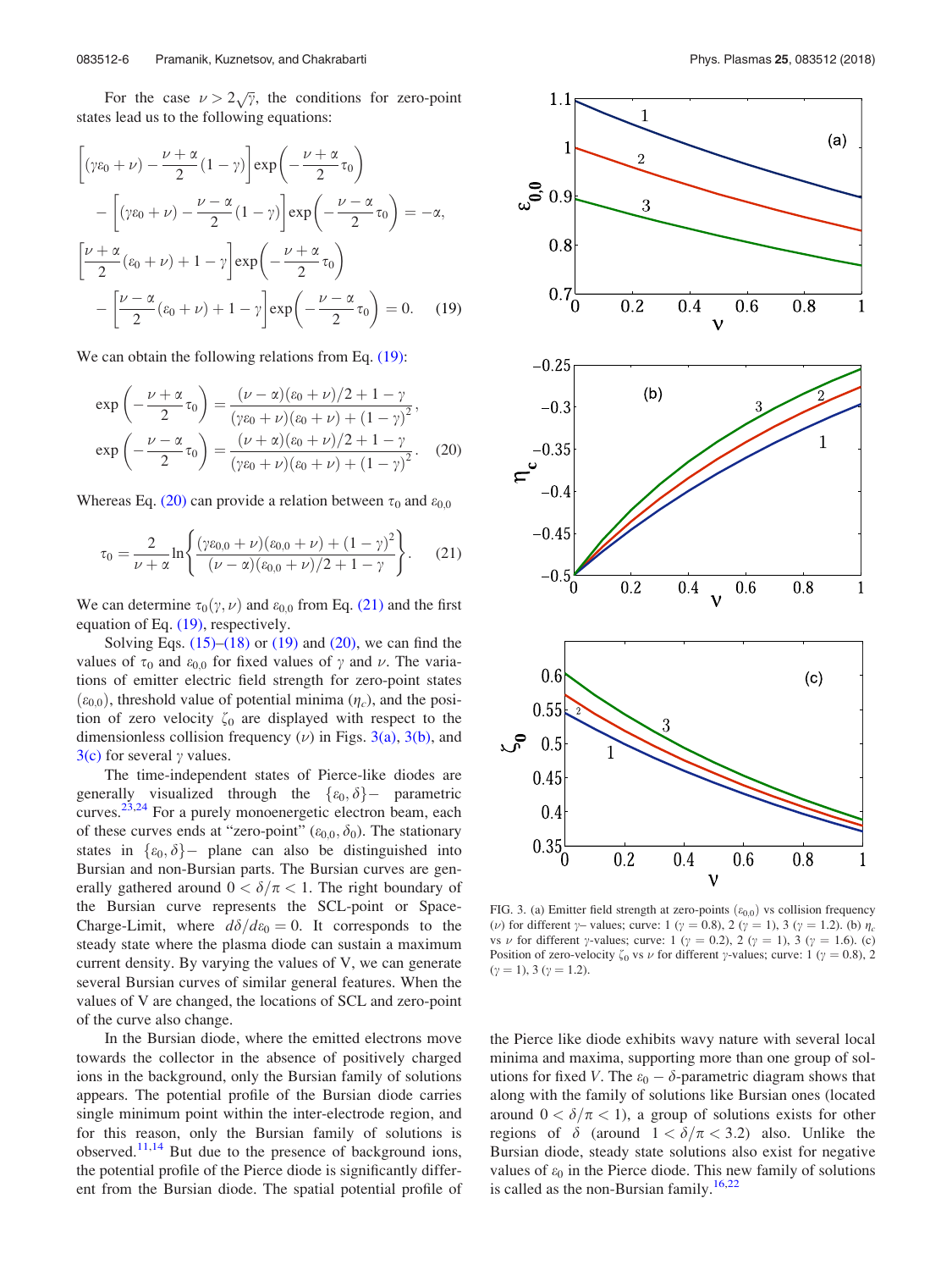

FIG. 4. Curves  $\varepsilon_0(\delta)$  drawn for three values of  $\gamma$  and various values of  $\nu$ : (a)  $\gamma = 0.9; \nu = 0$  (curve 1), 0.04 (2), 0.2 (3), 0.5 (4), and 1 (5); (b)  $\gamma = 1.0; \nu$  $= 0$  (curve 1), 0.04 (2), 0.1 (3), 0.25 (4), 0.5 (5), and 1 (6); (c)  $\gamma = 1.1$ ;  $\nu$  $= 0$  (curve 1), 0.01 (2) 0.05 (3), 0.1 (4), 0.6 (5), and 1 (6). Each curve ends at zero-point;  $V = 0$ . The SCL-points of Bursian curves are marked by solid circles and zero-points are marked by open circles.

In our case, the relevant parameters are  $\gamma$ ,  $\nu$ , and V. In Fig. 4, the steady-states are depicted through the " $\varepsilon_0 - \delta$ "continuous curves for three separate values of  $\gamma$  and a number of  $\nu$  values taking applied external voltage  $V = 0$ . Here, each curve ends at "zero-point," i.e., at  $\varepsilon_0 = \varepsilon_{0,0}$ . Both the Bursian (located around  $0 < \delta/\pi < 1$ ) and non-Bursian (located around  $1 < \delta/\pi < 3.2$ ) branches of solutions are displayed in Fig. 4. The Bursian family contains a region of non-unique solutions between SCL-point (on the right boundary) and zero-point (on the left boundary), i.e., within

 $\varepsilon_{0, SCL} \leq \varepsilon_0 \leq \varepsilon_{0,0}$ . As the value of  $\nu$  is gradually increased, the locations of SCL and zero-point change in the  $\varepsilon_0 - \delta$ parametric plane. One can see that non-Bursian states only exist when  $\nu$  has rather small values ( $\nu < 0.1$ ) and disappear for higher values of  $\nu$  [ $\nu = \langle \nu \rangle / \omega_b$ ]. The non-Bursian states appear in Pierce diode because of the wavy potential profile. We can see from Figs.  $1(a)$  and  $1(d)$  that the wavy nature of potential is gradually lost with the increase in  $\nu$ .

It is interesting to compare these steady states [represented by  $\varepsilon_0(\delta)$  curves in Fig. 4] with the states of the non-neutral Pierce-like diode in the presence of an external transverse magnetic field (see Fig. 3 in Ref. 16). In the latter case, the solutions are controlled by a parameter  $\Omega = \omega_L/\omega_b$ , where  $\omega_L$ and  $\omega_b$  are the Larmor frequency and beam characteristic frequency, respectively. One can see that the steady state solutions of these two cases resemble each other and exhibit similar kind of characteristics with respect to relevant controlling parameters ( $\nu$  and  $\Omega$ ). The reason lies in the fact that both the external magnetic field and the electron-collision modify the beam-like velocity distribution function of the injected electron beam. However, two cases are not same. In the presence of collisions, the system is a non-conservative type and the energy of the emitted electron is continuously dissipated as it proceeds towards the collector, whereas the transverse magnetic field splits the electron energy along two mutually perpendicular directions in such a way that total energy is conserved.

Now we determine the coordinates of the SCL point. Looking at Fig. 4, we see that the condition  $d\delta/d\varepsilon_0 = 0$  has to hold at this point. We can calculate this derivative from Eq. (14)

$$
\frac{d\delta}{d\varepsilon_0} = \frac{\partial \delta}{\partial \varepsilon_0} + \frac{\partial \delta}{\partial T} \frac{dT}{d\varepsilon_0} = \frac{\partial \delta}{\partial \varepsilon_0} - \frac{\partial \delta}{\partial T} \frac{(\partial V/\partial \varepsilon_0)}{(\partial V/\partial T)} = 0.
$$
 (22)

Calculating the partial derivatives in Eq.  $(22)$ , we have

$$
\frac{\partial V}{\partial T} = (T - \varepsilon_0 - \gamma \delta) \cdot u,
$$
  
\n
$$
\frac{\partial V}{\partial \varepsilon_0} = (T - \varepsilon_0 - \gamma \delta) \frac{\partial \delta}{\partial \varepsilon_0} - \delta - \int_0^T \frac{\partial}{\partial \varepsilon_0} \zeta(t) dt.
$$
 (23)

Substituting these values in Eq. (22) and reducing the similar terms in the numerator, we obtain

$$
\zeta(T, \varepsilon_0) + \frac{\partial}{\partial \varepsilon_0} \int_0^T \zeta(t, \varepsilon_0) dt = 0.
$$
 (24)

Equation (24) gives the relation between the emitter electric field strength  $\varepsilon_0$  and the time-of-flight T. In order to find this relation, we need to utilize the formulae for  $\zeta(\tau,\varepsilon_0)$  derived earlier. After simplifying the mathematical terms, we obtain from Eq. (10)

$$
\varepsilon_0 \cos\left(\beta T\right) + \frac{1}{\beta} \left(\frac{\nu}{2}\varepsilon_0 + \gamma\right) \sin\left(\beta T\right) = \varepsilon_0 \exp\left(\frac{\nu}{2}T\right), \quad (25)
$$

for  $\nu < 2\sqrt{\gamma}$ . Note that, in the limit  $\nu \to 0$ , the parameter  $\beta \rightarrow \sqrt{\gamma}$  and Eq. (25) converges into Eq. (20) of Ref. 16 with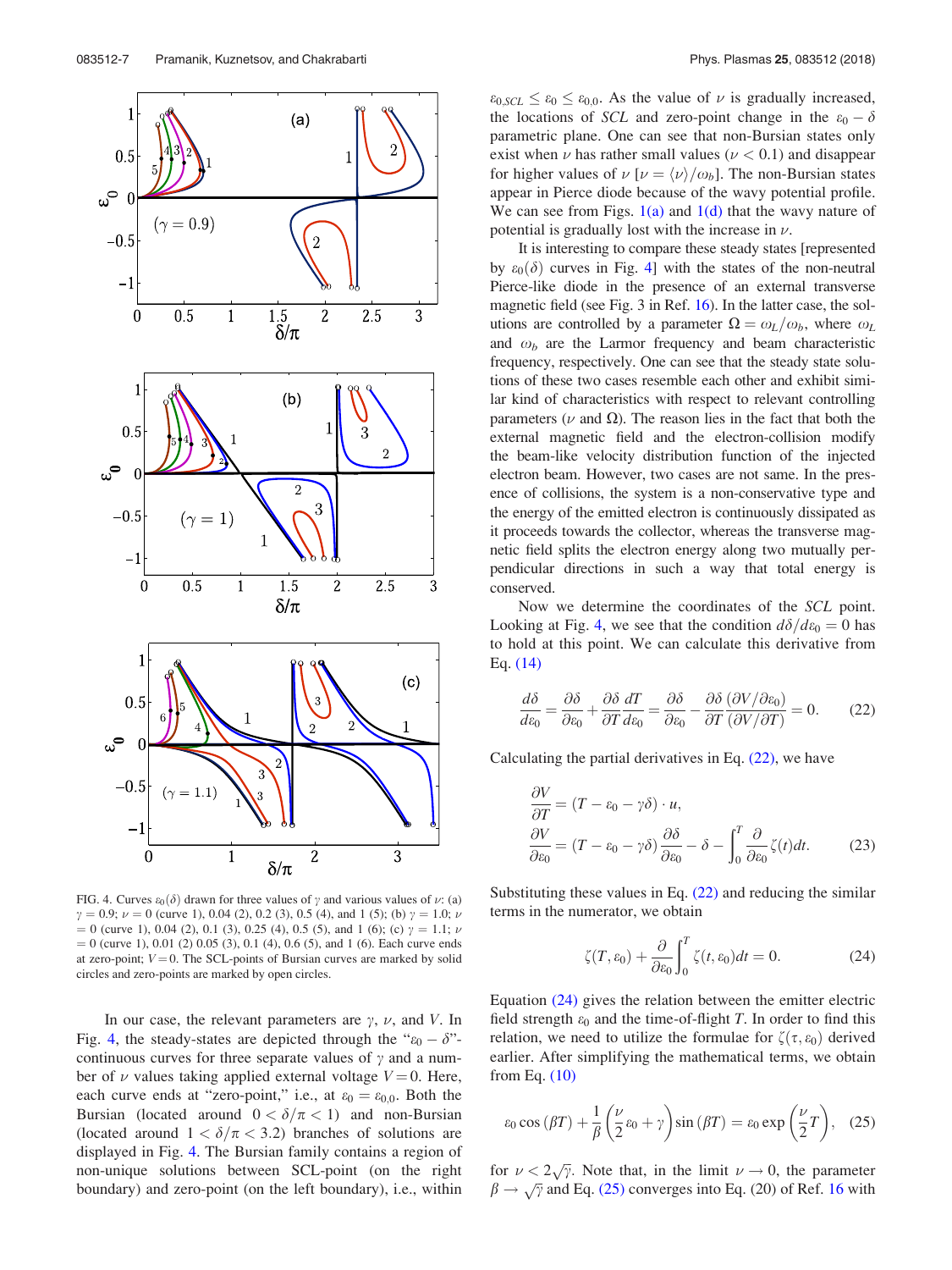$\alpha = \sqrt{\gamma}$ . Using the form of  $\zeta(\tau, \varepsilon_0)$  from Eq. (11) and performing the same procedure for  $\nu > 2\sqrt{\gamma}$ , we obtain from Eq. (24)

$$
\frac{\varepsilon_0}{\gamma} + \frac{1}{\alpha \gamma} \left\{ \left[ \frac{\nu - \alpha}{2} \varepsilon_0 + \gamma \right] \exp\left( -\frac{\nu + \alpha}{2} T \right) - \left[ \frac{\nu + \alpha}{2} \varepsilon_0 + \gamma \right] \exp\left( -\frac{\nu - \alpha}{2} T \right) \right\} = 0. \tag{26}
$$

We can express  $\varepsilon_0$  in terms of T with the help of Eq. (25) or (26).

The second relation between  $\varepsilon_0$  and T can be obtained from Eq. (14), where  $\delta = \zeta(T;\varepsilon_0)$  is determined by formula (10) or (11) depending on the relation between  $\gamma$  and  $\nu$ . We do not show them here explicitly as they are too lengthy to present. Substituting  $\varepsilon_0(T)$  [obtained from Eq. (25) or (26)] into the second relevant relation of  $\varepsilon_0$  and T and solving the transcendental equation, one can first calculate  $T_{SCL}$ , then  $\varepsilon_{0, SCL}$  from Eq. (25) or (26), and finally  $\delta_{SCL}$  from Eq. (10) or (11).

In Figs. 5(a) and 5(b), dependencies of  $\delta_{SCL}$  and  $\delta_0$  on  $\nu$ are presented for a set of  $\gamma$  values. Here,  $\delta_{SCL}$  and  $\delta_0$  are the dimensionless diode length for SCL and zero-point, respectively. The SCL point corresponds to the steady state with maximum current density which obeys the following relation with the inter-electrode gap:  $J_{SCL} \sim \delta_{SCL}^2$ . Thus, we can infer that the presence of collision reduces the maximum current density at the space charge limit.



FIG. 5. Dependencies of normalized inter-electrode gap [(a) for SCL ( $\delta_{SCL}$ /  $\pi$ ) and (b) for zero-point ( $\delta_0/\pi$ )] of the Bursian family on collision frequency (*v*) for  $\gamma = 0.5$  (curve 1), 1 (2), 1.5 (3).  $V = 0$ .

#### IV. CONCLUSION

In this article, we have studied the stationary states of a generalized Pierce diode by the Lagrange technique. The effect of collision has been assimilated through a simplified one-dimensional model. Analytical formulas for the electron trajectories as well as for the potential and the electric field have been obtained. It was found that the potential profile is a wavy-type function for zero and relatively weak collisional effect. This wavy PD brings a new family of solutions which exists along with the Bursian one. With the increasing value of the dimensionless collision frequency, the wavy nature of the potential profile is lost. As a result, the non-Bursian branches disappear and only Bursian branches remain. The steady states are observed for both positive and negative values of the emitter electric field.

We compared our obtained results for the stationary states with the steady states of the non-neutral plasma diode in the presence of the external magnetic field. It is observed that both collision and transverse magnetic field have a similar type of effect on the time-independent states. This similarity is connected by the fact that the beam-like form of the electron velocity distribution function gets deformed in the presence of the external magnetic field or the electron collision.

The effects of cesium pressure on nonlinear oscillations in the Knudsen TIC were experimentally studied (see, Refs. 8 and 9). It was found that the oscillation amplitude starts to quench when the scattering path of electrons and cesium atoms turns out to be comparable with the diode gap. Such oscillations are strongest in the over-neutralized situation when there are more ions than electrons at the emitter, and the steady states of the TIC are characterized by a monotonically increasing potential distribution. It exhibits a quasineutral plasma region with nearly constant potential, embedded between two space-charge sheaths adjacent to the electrodes. The electrons are greatly accelerated by a potential jump near the emitter and enter into the plasma keeping a small velocity spread. In this case, the steady states of a TIC can be successfully modeled by means of the Pierce-like diode in which injected electrons have the beam-like velocity distribution.<sup>18</sup> Therefore, the results obtained in the current paper give grounds to clearly interpret the experimental data obtained from the Knudsen  $TIC$ .<sup>8,9</sup>

It would be an interesting problem to investigate the stability properties of the time-independent solutions of a non-neutral plasma as well as the case where some of the electrons are reflected back due to an electron collision. It will be explored next for the future publications. Such studies shall refine our knowledge on diode physics.

#### ACKNOWLEDGMENTS

One of the authors (Dr. Sourav Pramanik) would like to express his gratitude to the Science and Engineering Research Board (SERB), Department of Science and Technology, India, for providing National Post Doctoral Fellowship for this work (the Fellowship Reference No. PDF/2017/001132).

<sup>&</sup>lt;sup>1</sup>R. G. McIntyre, J. Appl. Phys. 33, 2485 (1962).

 $2$ N. Rynn and N. D'Angelo, Rev. Sci. Instrum. 31, 1326 (1960).